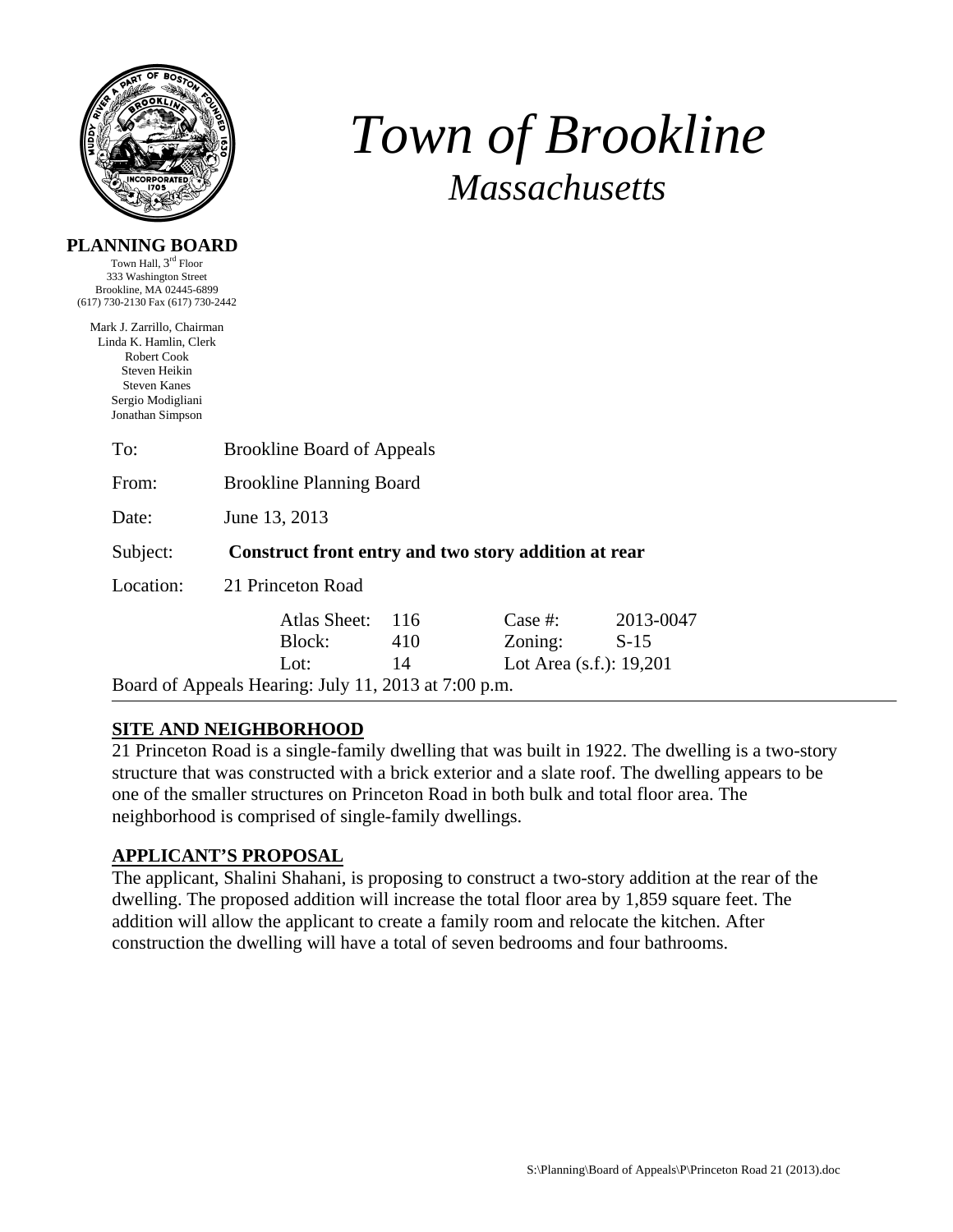### **FINDINGS** Section 5.09.2.j – Design Review

a. Preservation of Trees and Landscape – The proposal will not affect any trees located on the property.

b. Relation of Buildings to Environment – The addition is on expected to negatively impact the environment.

c. Relation of Buildings to the Form of the Streetscape and Neighborhood – The addition is in the rear of the dwelling, and will not impact the streetscape or neighborhood.

d. Open Space – The property will continue to meet the open space requirement after construction of the addition.

| $\mathbf{D}\mathbf{V}\mathbf{C}\mathbf{H}\mathbf{D}\mathbf{D}\mathbf{C}\mathbf{D}\mathbf{D}\mathbf{D}$ |                 |                 |                 |                 |  |  |  |
|--------------------------------------------------------------------------------------------------------|-----------------|-----------------|-----------------|-----------------|--|--|--|
| <b>Dimensional Requirements</b>                                                                        | <b>Required</b> | <b>Existing</b> | <b>Proposed</b> | <b>Relief</b>   |  |  |  |
| <b>Total Floor Area</b>                                                                                | 4,800           | 3,832           | 5,691           | Special Permit* |  |  |  |
| <b>Floor Area Ratio</b>                                                                                | .25             | 19.             | .29             | Special Permit* |  |  |  |
| <b>Percent of Allowed FAR</b>                                                                          | l 00%           | 76%             | l 16%           | Special Permit* |  |  |  |

**Section 5.22.3.b.1 –** Exceptions to Maximum Floor Area (FAR) for Residential Units

\*Under *Section 5.22.3.b.1*, the Board of Appeals may by special permit grant permission to construct an exterior addition that is less than or equal to 20% of the permitted gross floor area.

#### **PLANNING BOARD COMMENTS**

The Planning Board is supportive of this proposal. The addition will allow more usable floor area to a dwelling that is smaller than what is allowed in this zoning district. The addition will not negatively impact the neighborhood, furthermore, the addition will be constructed nearly 100' from the rear property line.

## **Therefore, the Planning Board recommends approval of the plans by I.S. Hernandez Design Services, dated 5/7/13, subject to the following conditions:**

- 1. Prior to the issuance of a building permit, the applicant shall submit final plans and elevations indicating all salient dimensions and materials shall be submitted subject to the review and approval of the Assistant Director of Regulatory Planning.
- 2. Prior to the issuance of a building permit, the applicant shall submit a final landscape plan subject to the review and approval of the Assistant Director of Regulatory Planning.
- 3. Prior to the issuance of a building permit, the applicant shall submit to the Building Commissioner for review and approval for conformance to the Board of Appeals decision: 1) a final site plan stamped and signed by a registered engineer or land surveyor; 2) final building elevations stamped and signed by a registered architect; and 3) evidence that the Board of Appeals decision has been recorded at the Registry of Deeds.

*tcr*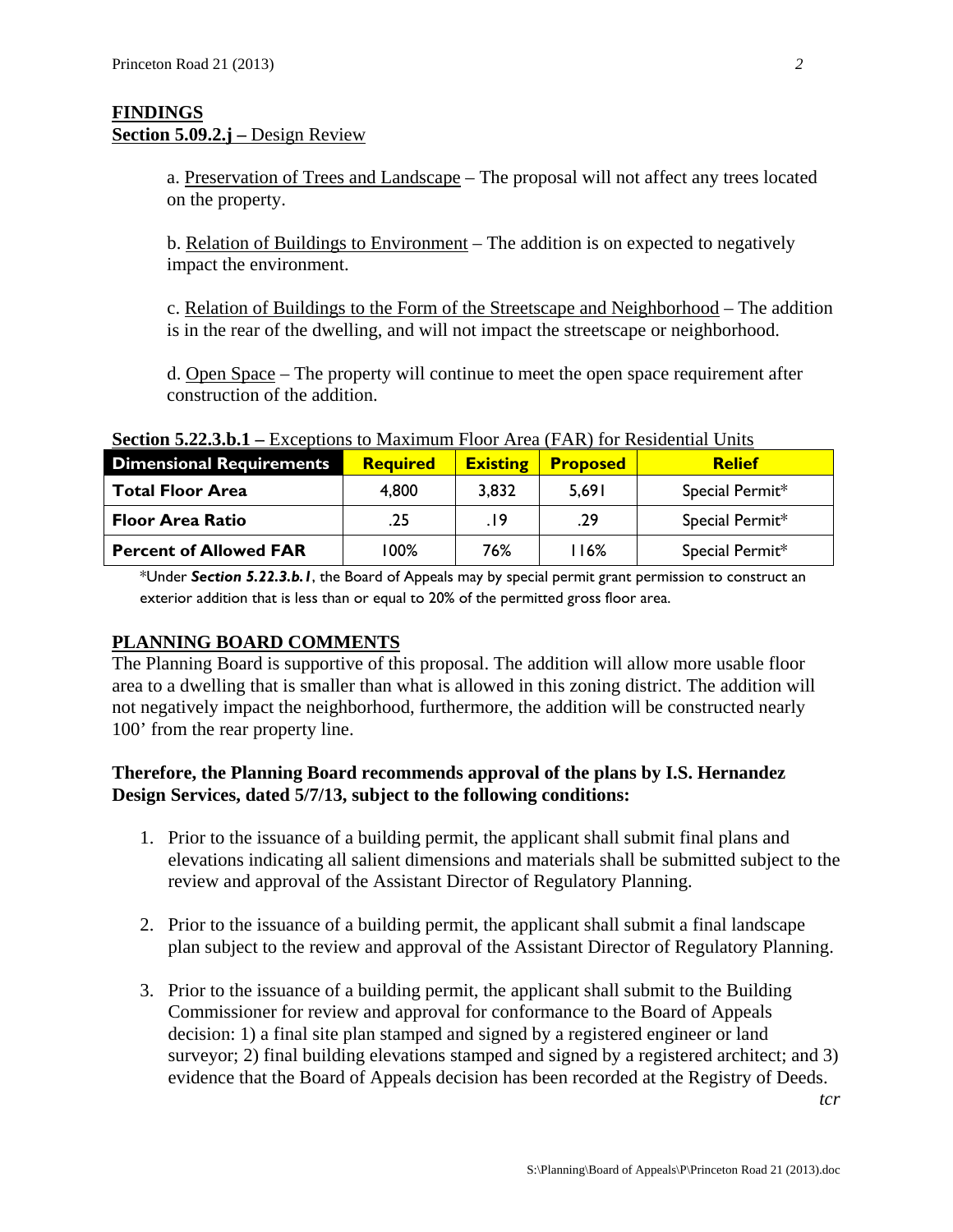

21 Princeton Road



21 Princeton Road Rear Façade